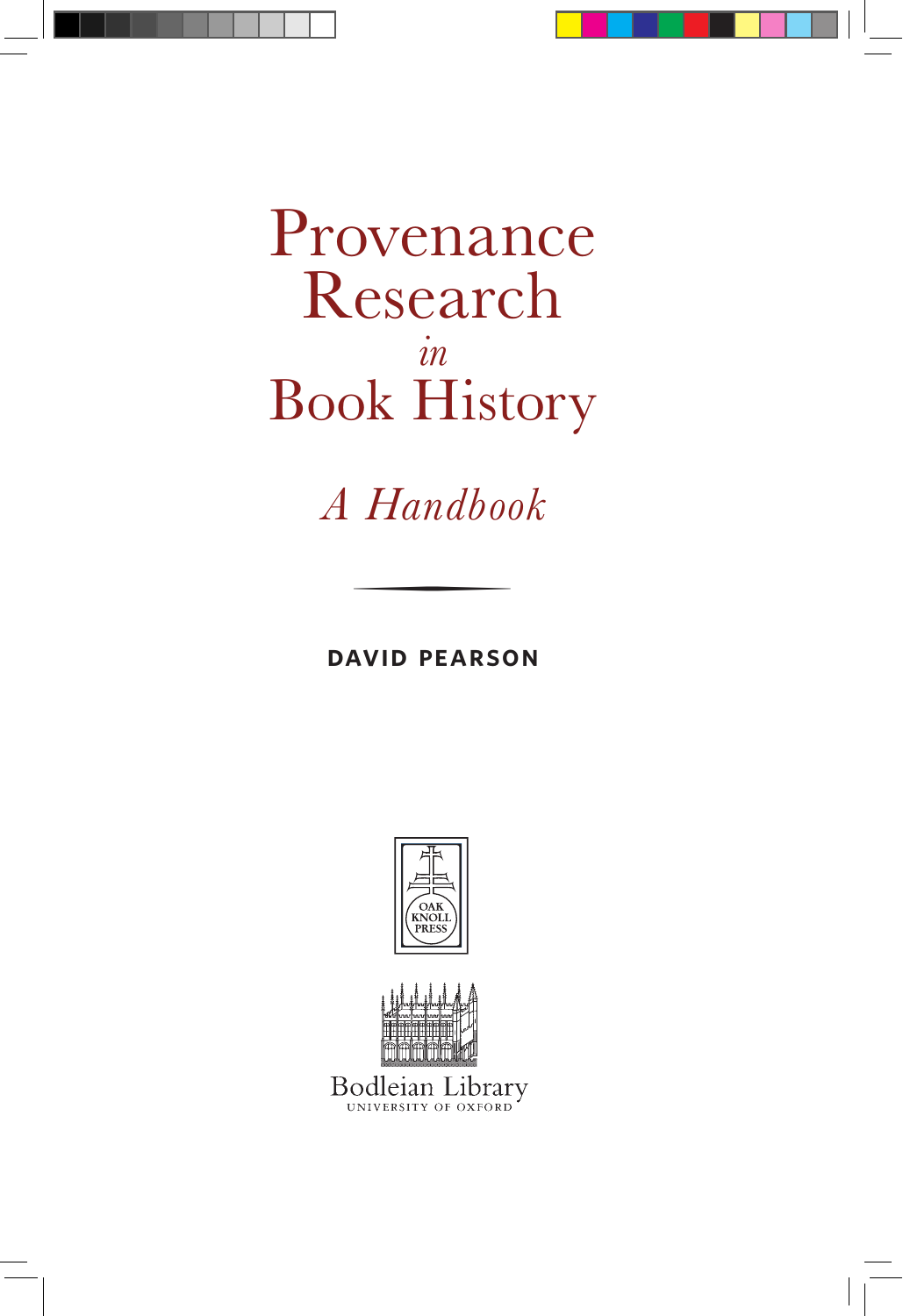# **Contents**

| <b>Preface</b>                                                                                                                                                                                                                                                                                                                        | ix  |
|---------------------------------------------------------------------------------------------------------------------------------------------------------------------------------------------------------------------------------------------------------------------------------------------------------------------------------------|-----|
| $I \mid$ Introduction<br>The purpose and scope of this book 1<br>Why it matters 2<br>Frustrations of provenance research 7<br>How to use this book $16$<br>The treatment of online resources 18                                                                                                                                       | L   |
| $2 \mid$ Inscriptions, mottoes & other manuscript additions<br>Individual marks of ownership 20<br>Institutional library inscriptions 52<br>Booksellers' codes 58<br>Annotations, marginalia and marks of reading 61                                                                                                                  | IQ. |
| <b>Bookplates &amp; book labels</b><br>3 <sup>1</sup><br>Historical and stylistic development of bookplates 69<br>The use and interpretation of bookplates 84<br>Bookplate collecting 89<br>Identifying bookplates 91<br>Standard reference works 92<br>Books about bookplates 94<br>Collections of bookplates 104<br>Book labels 107 | 68  |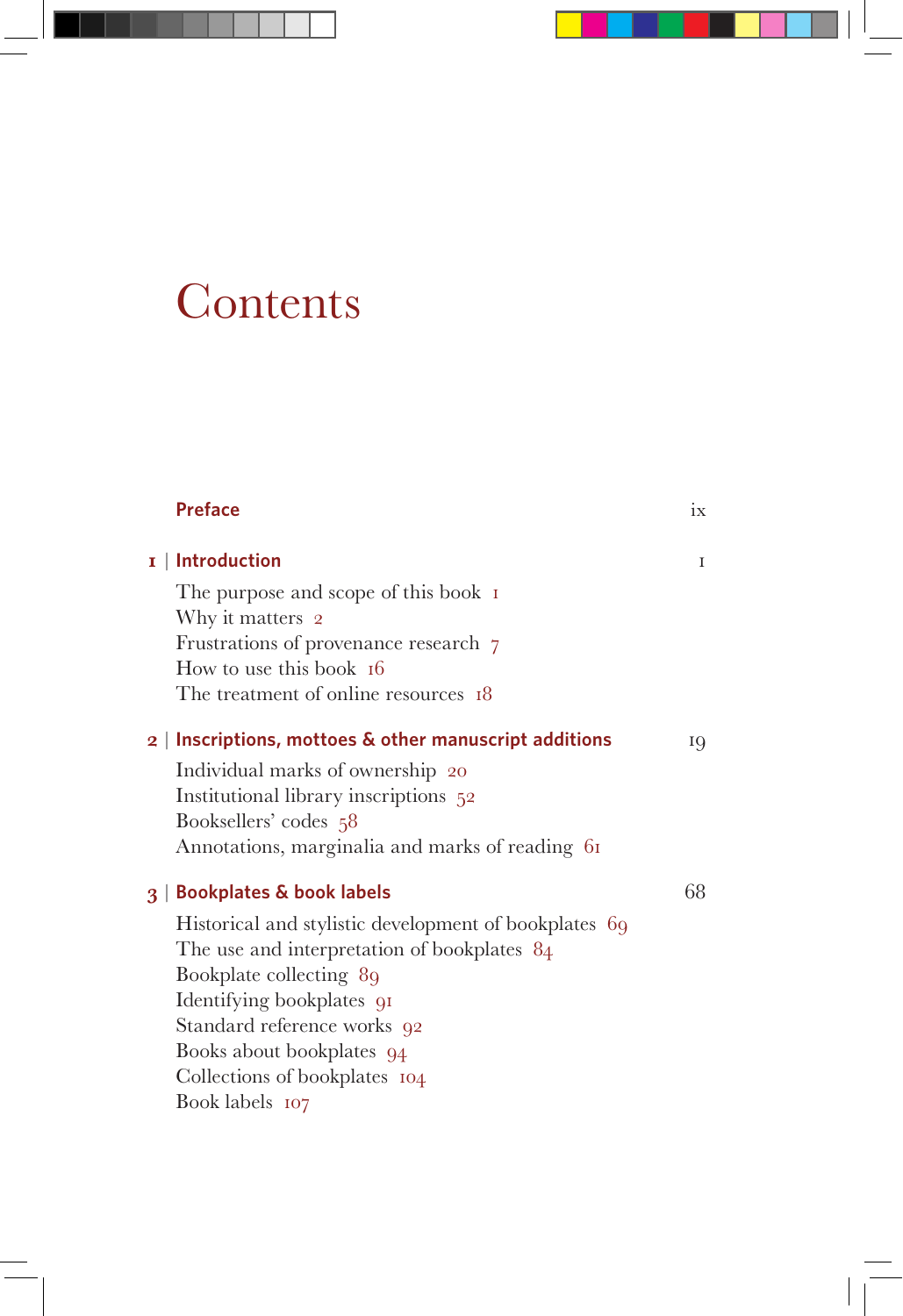| $4$   Book stamps & stencils                           | 113 |
|--------------------------------------------------------|-----|
| Stencils 118                                           |     |
| Library stamps 119                                     |     |
| $5$   Bookbindings & external features                 | 124 |
| Bookbindings as provenance evidence 124                |     |
| Names and initials 124                                 |     |
| Armorial decoration of bookbindings 130                |     |
| Engraved metal plates on bindings 150                  |     |
| Nailed-on labels 151                                   |     |
| Leaf edges $153$                                       |     |
| Bookbindings as provenance evidence more generally 156 |     |
| Initials on binders' tools 160                         |     |
| $6 \mid$ Sale catalogues                               | 162 |
| The importance of sale catalogues 162                  |     |
| History and development 165                            |     |
| Descriptive conventions in sale catalogues 170         |     |
| Identifying and locating sale catalogues 173           |     |
| Lists and indexes 174                                  |     |
| Facsimiles of sale catalogues 179                      |     |
| Works on the history and use of sale catalogues 180    |     |
| Collections of sale catalogues 183                     |     |
| Auctioneers 186                                        |     |
| Booksellers 196                                        |     |
| $7$   Catalogues & lists of private libraries          | 219 |
| Printed lists and catalogues 220                       |     |
| Manuscript lists and inventories 222                   |     |
| Probate inventories 224                                |     |
| Wills 226                                              |     |
| Tracing wills and inventories 228                      |     |

Early union catalogues 229

Further historic union catalogues 230 Subscription lists 233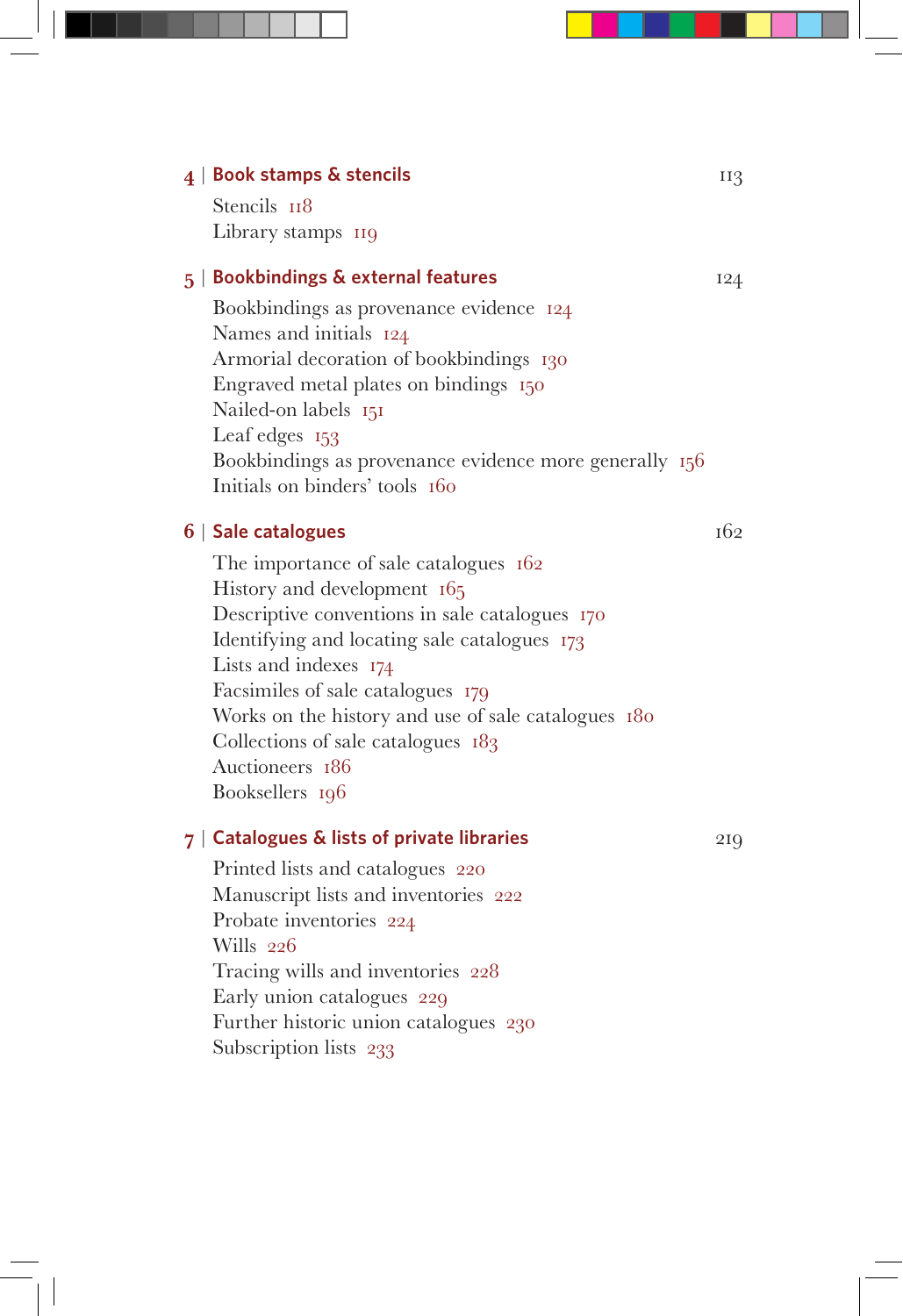| 8   Provenance indexes to libraries                                    | 235 |
|------------------------------------------------------------------------|-----|
| What is included 236                                                   |     |
| Great Britain and Ireland 242                                          |     |
| United States of America 326                                           |     |
| Canada 339                                                             |     |
| Australia 340                                                          |     |
| New Zealand 342                                                        |     |
| $9 \mid$ Heraldry, palaeography & tracing owners                       | 343 |
| Heraldry 343                                                           |     |
| Palaeography 363                                                       |     |
| Tracing owners 381                                                     |     |
| 10   Works on provenance, book collecting<br>& private library history |     |
|                                                                        | 390 |
| The use, value and application of provenance<br>studies 391            |     |
| Overviews of the history of book collecting                            |     |
| and ownership 392                                                      |     |
| Directories and listings of book collectors                            |     |
| and owners 400                                                         |     |
| <b>APPENDIX Mottoes used by individual book owners</b>                 | 402 |
| <b>Picture references</b>                                              | 423 |
| Index                                                                  | 429 |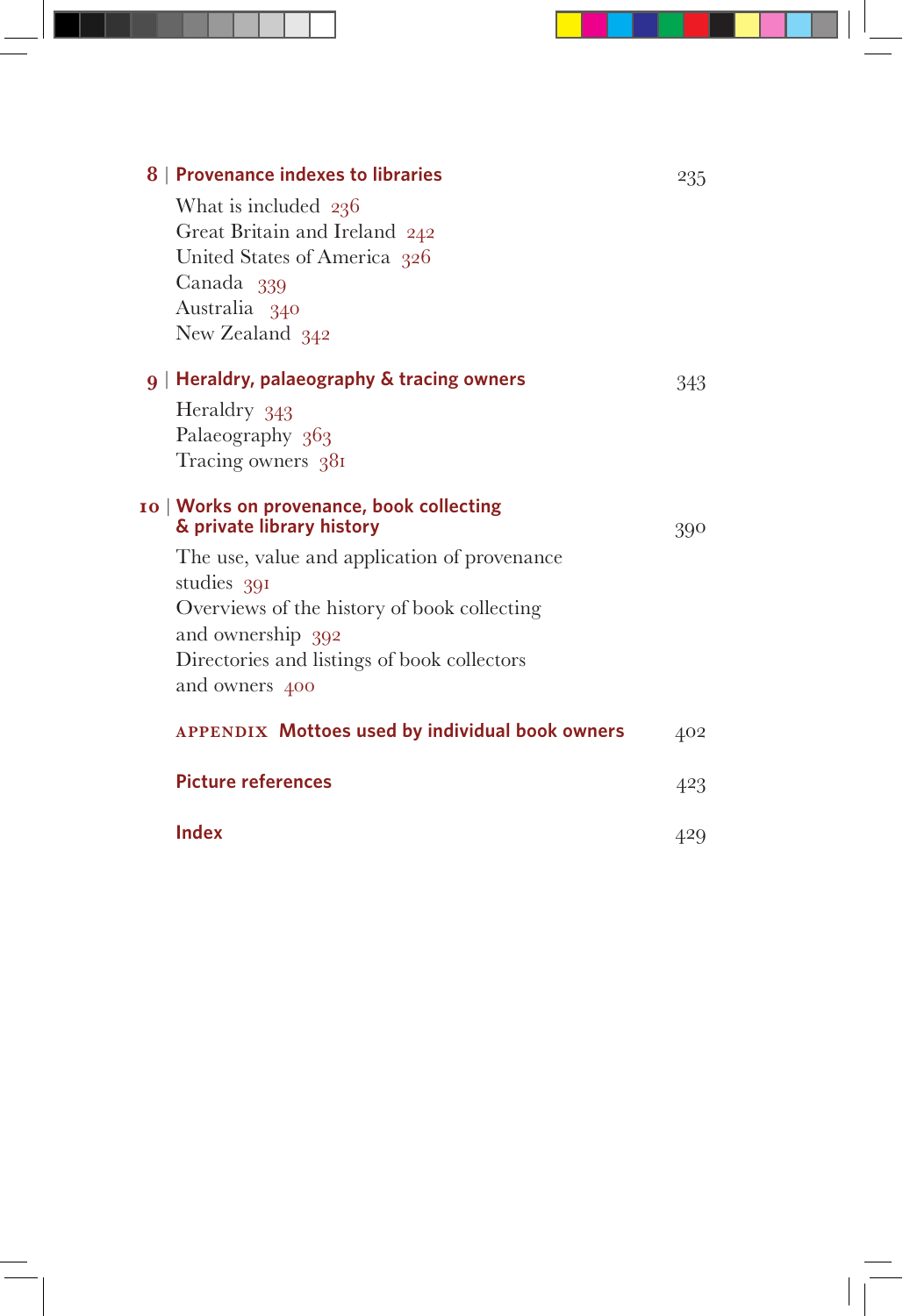# I | Introduction

### **The purpose and scope of this book**

This *Handbook* is a reference source for anyone who is concerned with the provenance – the previous ownership – of printed books and manuscripts. More specifically, its aim is to help researchers who may be involved in any or all of the following:

- Seeking to identify owners from inscriptions, bookplates, binding stamps or other marks found in particular books.
- Trying to trace the prior existence, extent or present whereabouts of books once owned by a particular individual.
- Looking to develop a greater understanding of copy-specific evidence in historic books and its value within the broader framework of book history.

It is not a history of book collecting or collectors (though it contains references to works in that field), and it cannot be comprehensive in the examples it illustrates of the kinds of markings which owners have left in their books. It aims rather to provide a historical overview of what is typical and what is less so, guidance on recognizing, deciphering and dating, signposts as to where to go next in understanding the many clues which books contain about their individual histories. The range of publications, both in print and online, which may be relevant to provenance research is potentially limitless, but there is a core of material which should be familiar to anyone working in this area, and one aim of the book is to ensure that it can be found here in an approachable and structured framework.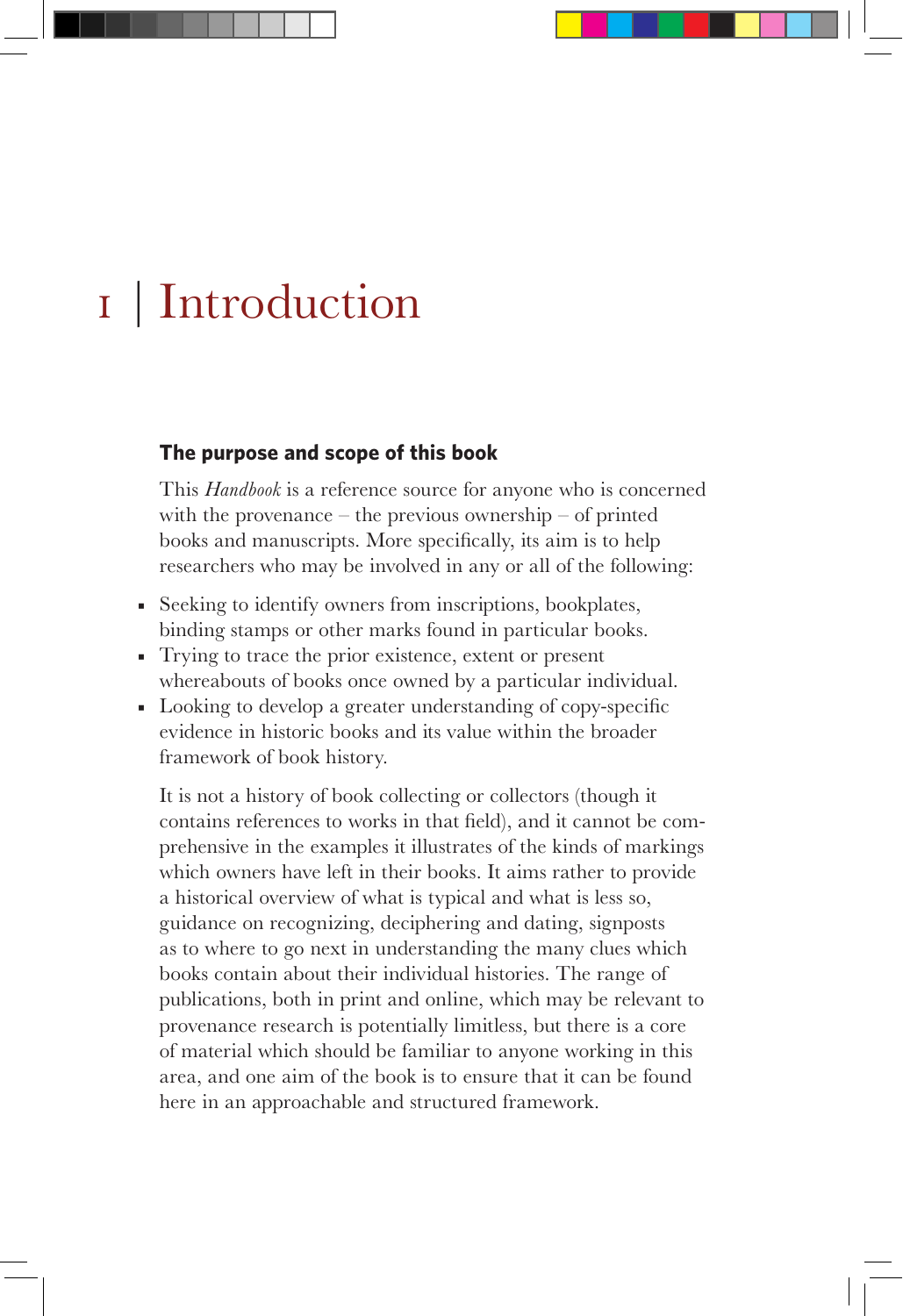### mnion with Chrift.

 $109$ 

 $\overline{2}$ 

ree: the collection is ould thave a double e to prayer onely, doc De not goe to the Sabut oh fee a Chrift. and then thou fhalt ifedome to informe **Ctification to cleanfe** race, and power, and iptions, from Chrift d to thy foule: and

we muft have an eye wee muft labour to er of that Spirit, and which is in Chrift, ; doe not onely eye a in the promife, but to the ftroke of the of the fpirit; that by ift bee inabled to doe . 18. The holy Apoen fhould bee tranfage of God, or as the om one degree of glonore holy, and more and more heavenly d before, fhould now that was faint hearted more couragious how spirit of the Lord, faith t is not by your fpirits that  $\overline{\mathbf{z}}$ 

**2.2** 'James Stanger owes [i.e. owns] this booke 1662', written down the outer margin of a page in the middle of a book

#### **Language**

Many owners used the vernacular for their inscriptions in books, but Latin, whose influence on most European educational systems remained important until well into the nineteenth century, was commonly used until at least the middle of the eighteenth. English names are often Latinized – William Watson becomes *Gulielmus Watsonus*, John Brock becomes *Joannes Brocus*, and so on, and the inscriptions often follow the rules of Latin grammar by putting the name in the genitive case (*Joannis Broci codex* – the book of/ belonging to Joannes Brocus). Academic degrees are often expressed not as BA or MA as we know them today, but in their Latin forms, A.B. (*Artibus Baccalaureus*) or A.M. (*Artibus Magister*; see the table of abbreviations on p. 377–8 for other commonly encountered Latinized forms of academic and professional terminology). The example of Abraham Frank in fig. 2.3 is typical of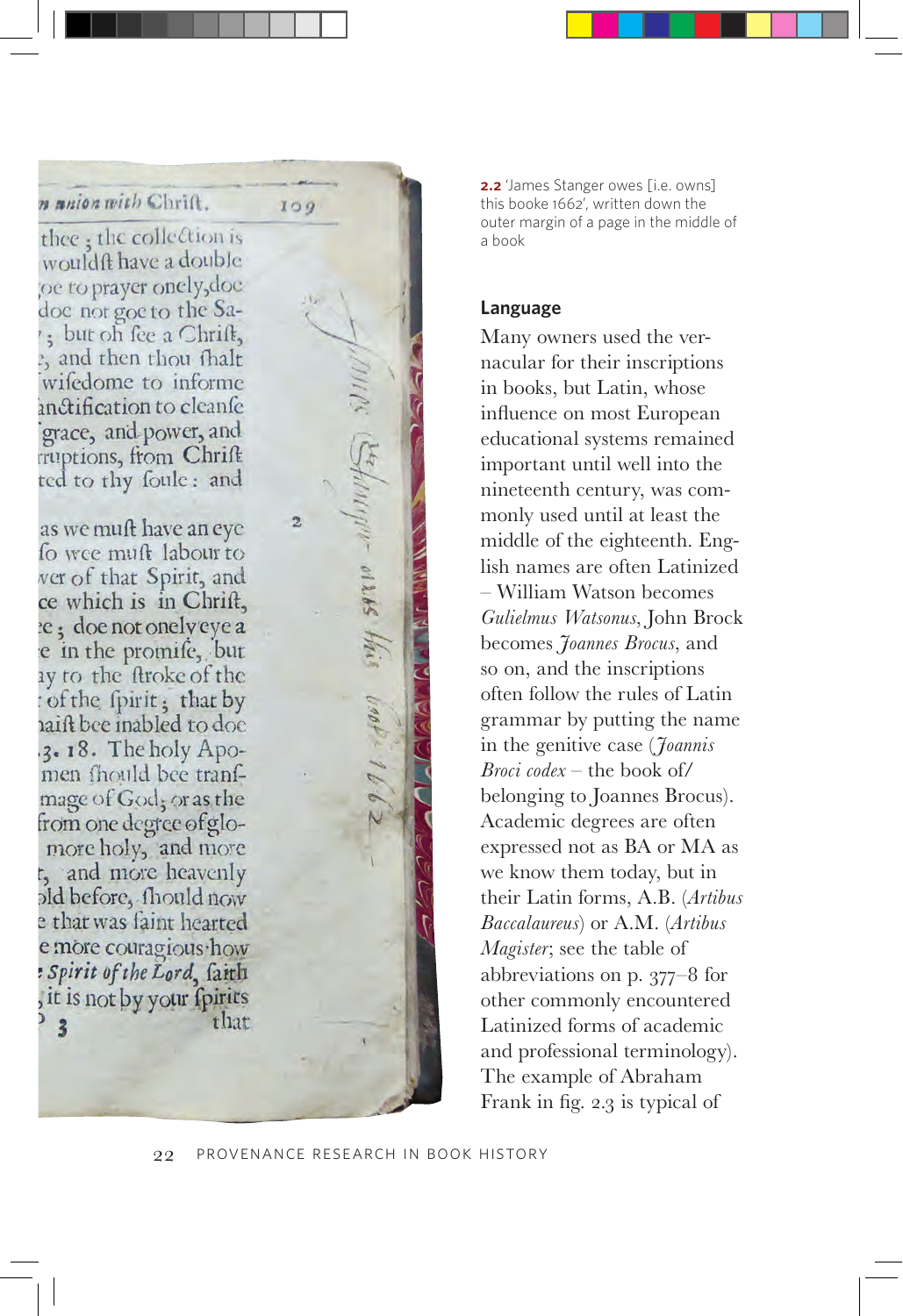**3.7** Jacobean style: the bookplate of Richard Hopton (1685 –1754 )

**3.8** Jacobean style: the bookplate of George Baillie (1664 –1738 )

**3.9** Chippendale style: the bookplate of Francis Canning (d. 1766 )

The **Jacobean** style began to appear shortly before 1700 and was popular until about 1745, though its heyday was mostly after 1720. It is so named because its ornamentation is supposedly reminiscent of late-seventeenth-century woodwork, so the James in question is James II, but it is an unfortunate and confusing term given that James himself left the throne in 1688 and died in 1701. The bookplate of Richard Hopton, MP for Hertfordshire 1715 –22, is an example (fig. 3 . 7); the basic concept of the mantled shield is still there, but the foliage mantling has become stiffer and less leaf-like, and can almost be pictured as carved wood. The scallop shell below the shield is a common feature of these Jacobean Armorials. Another example, where the mantling is even stiffer and the scallop shell is again present, is the plate of George Baillie, dated 1724 (fig. 3.8).